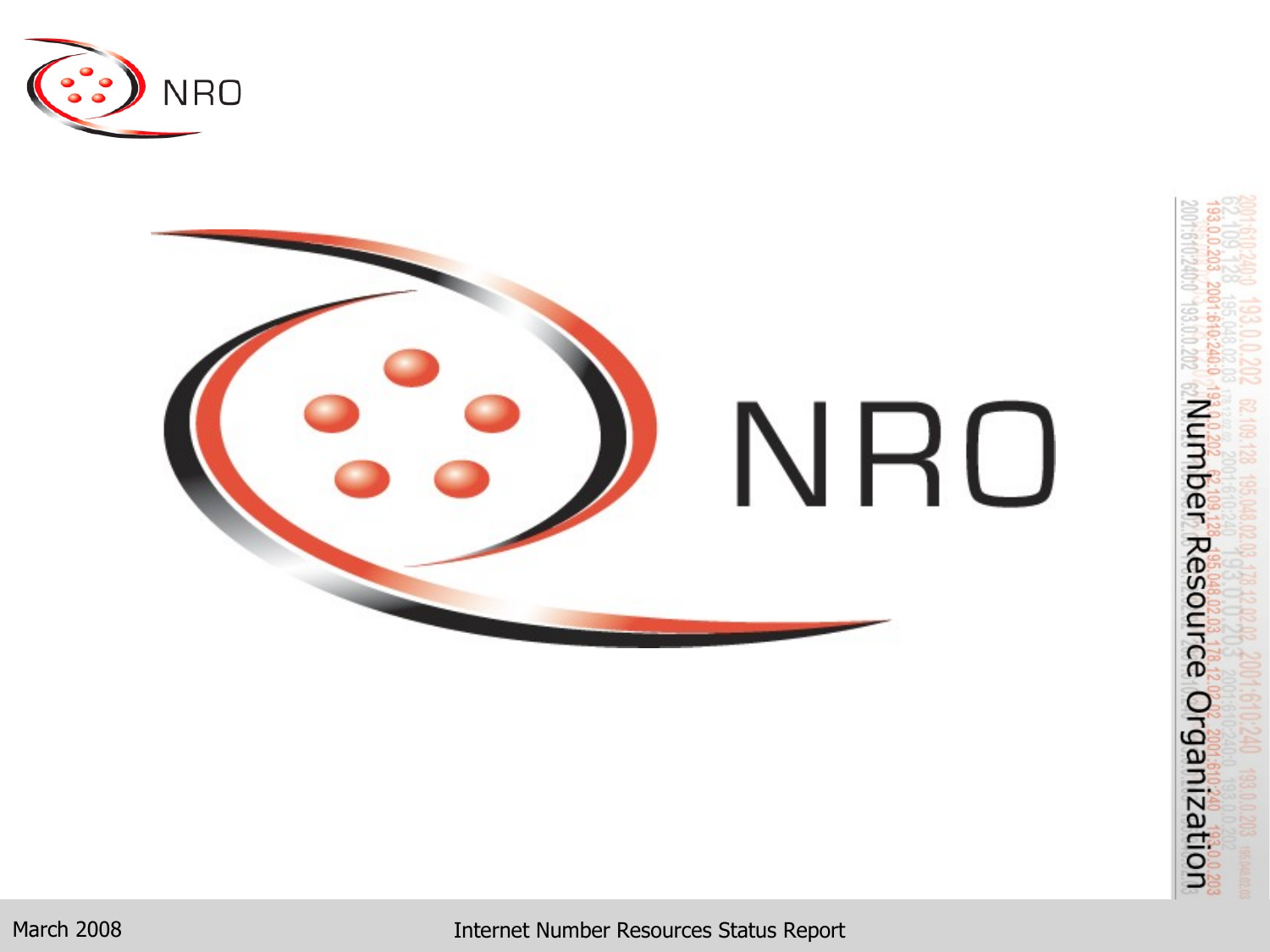

# **INTERNET NUMBER RESOURCE STATUS REPORT**

## As of **31 March 2008**

**Prepared by Regional Internet Registries AfriNIC, APNIC, ARIN, LACNIC and the RIPE NCC** Number Resource Organization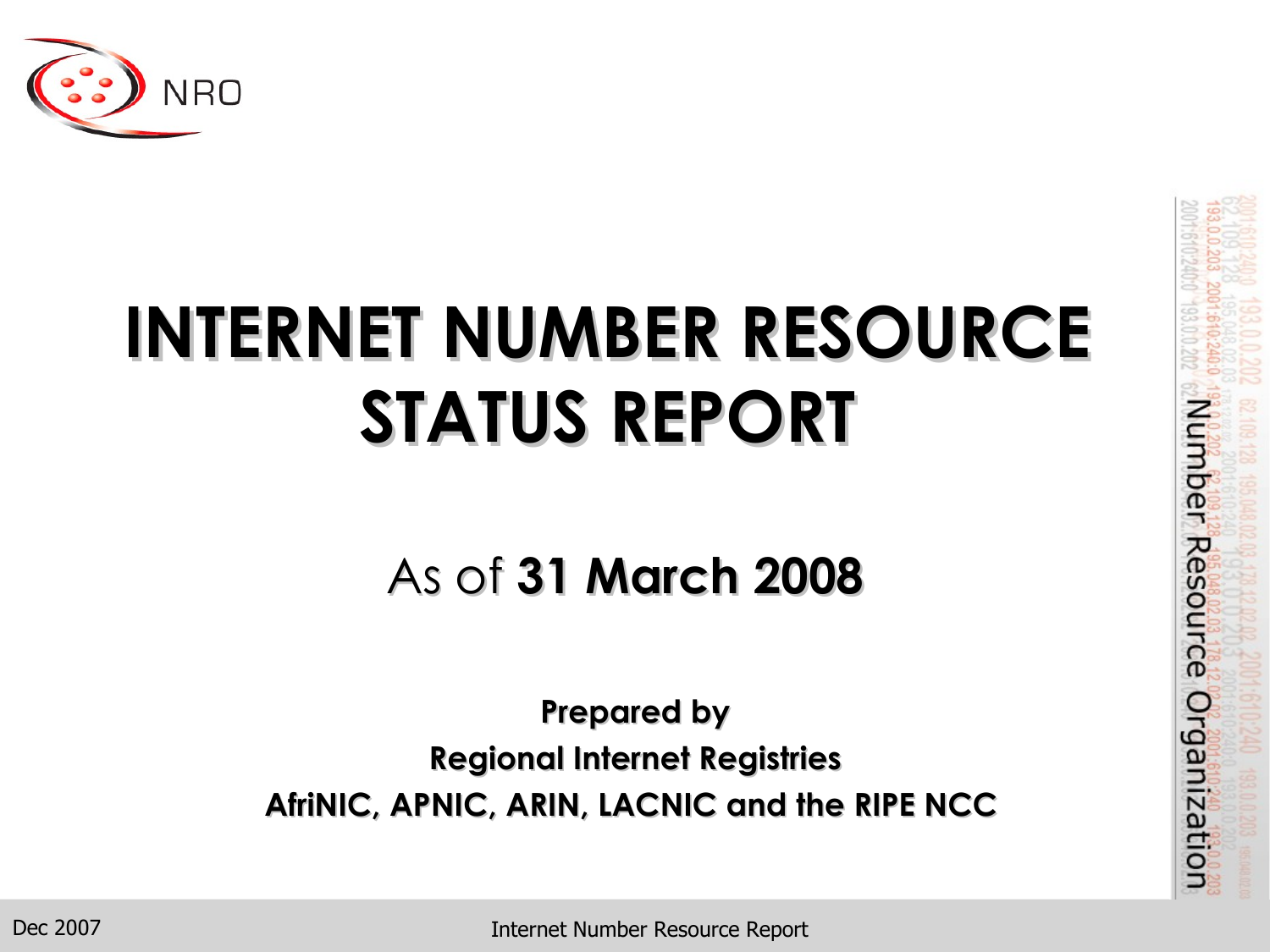

## **IPv4 ADDRESS SPACE**

What is the status of each of the 256 /8s?



Number Resource Organization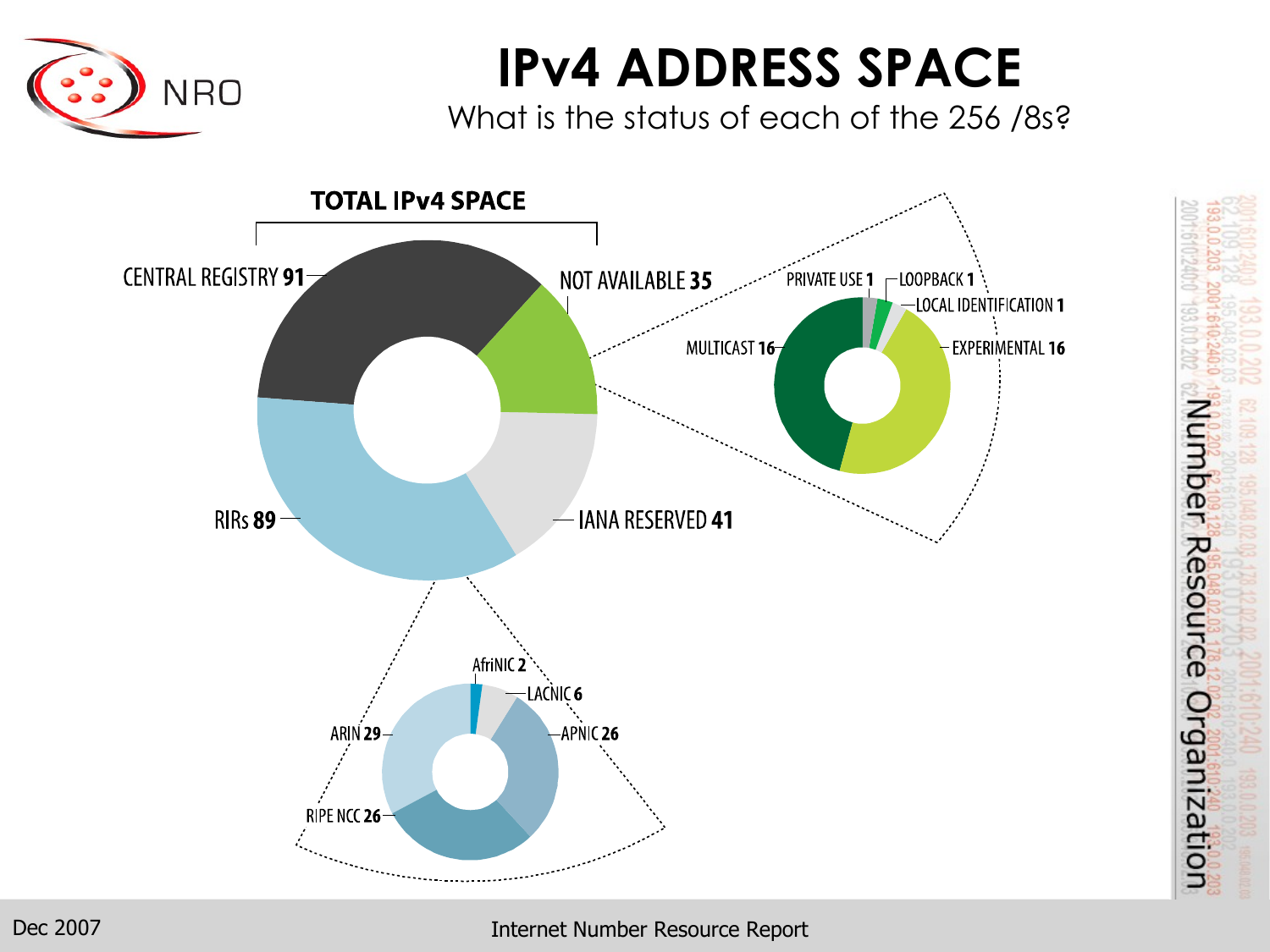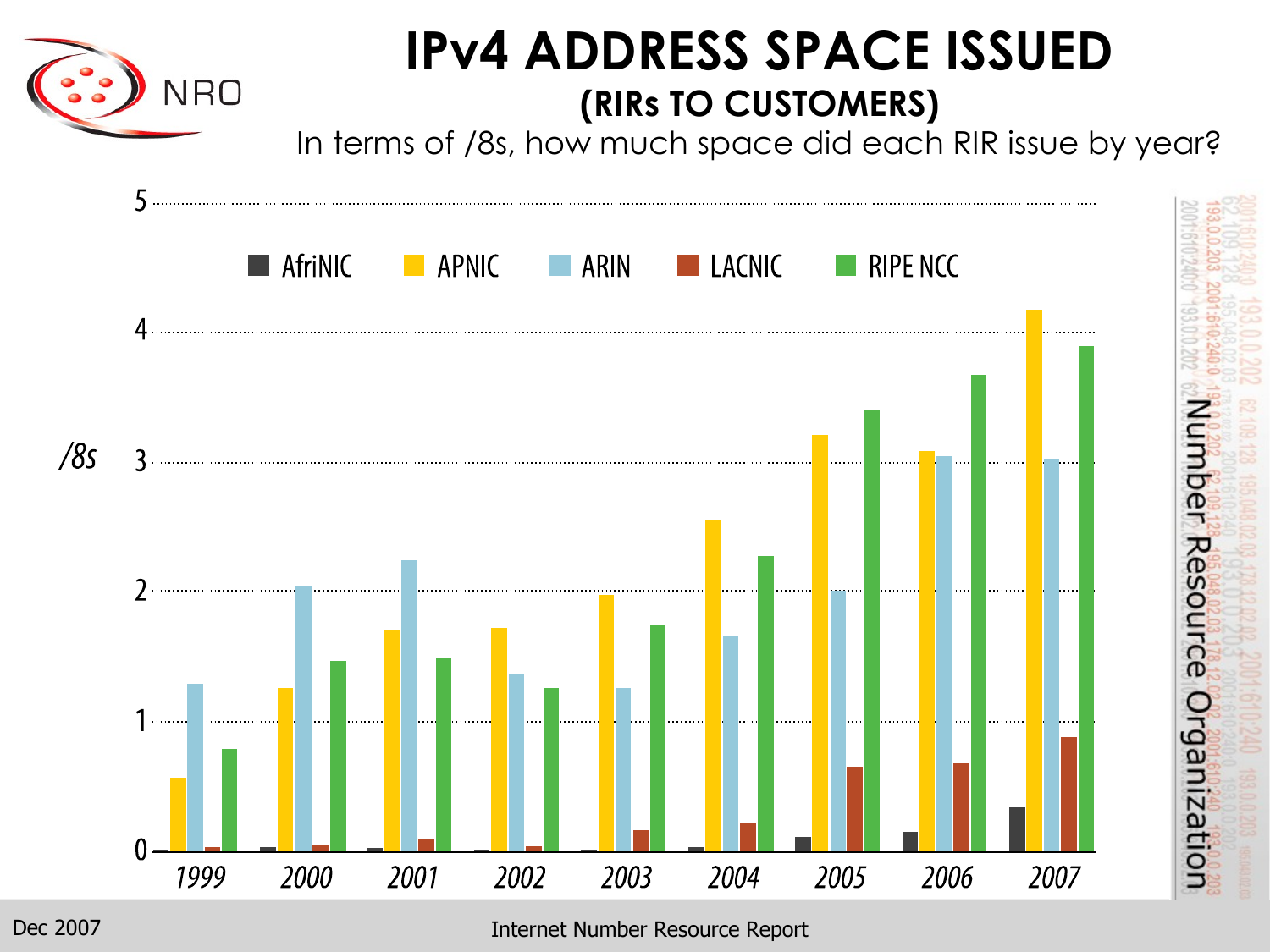

## **IPv4 ADDRESS SPACE ISSUED (RIRs TO CUSTOMERS)**

In terms of /8s, how much space did each RIR issue by year? (First Quarter 2008)

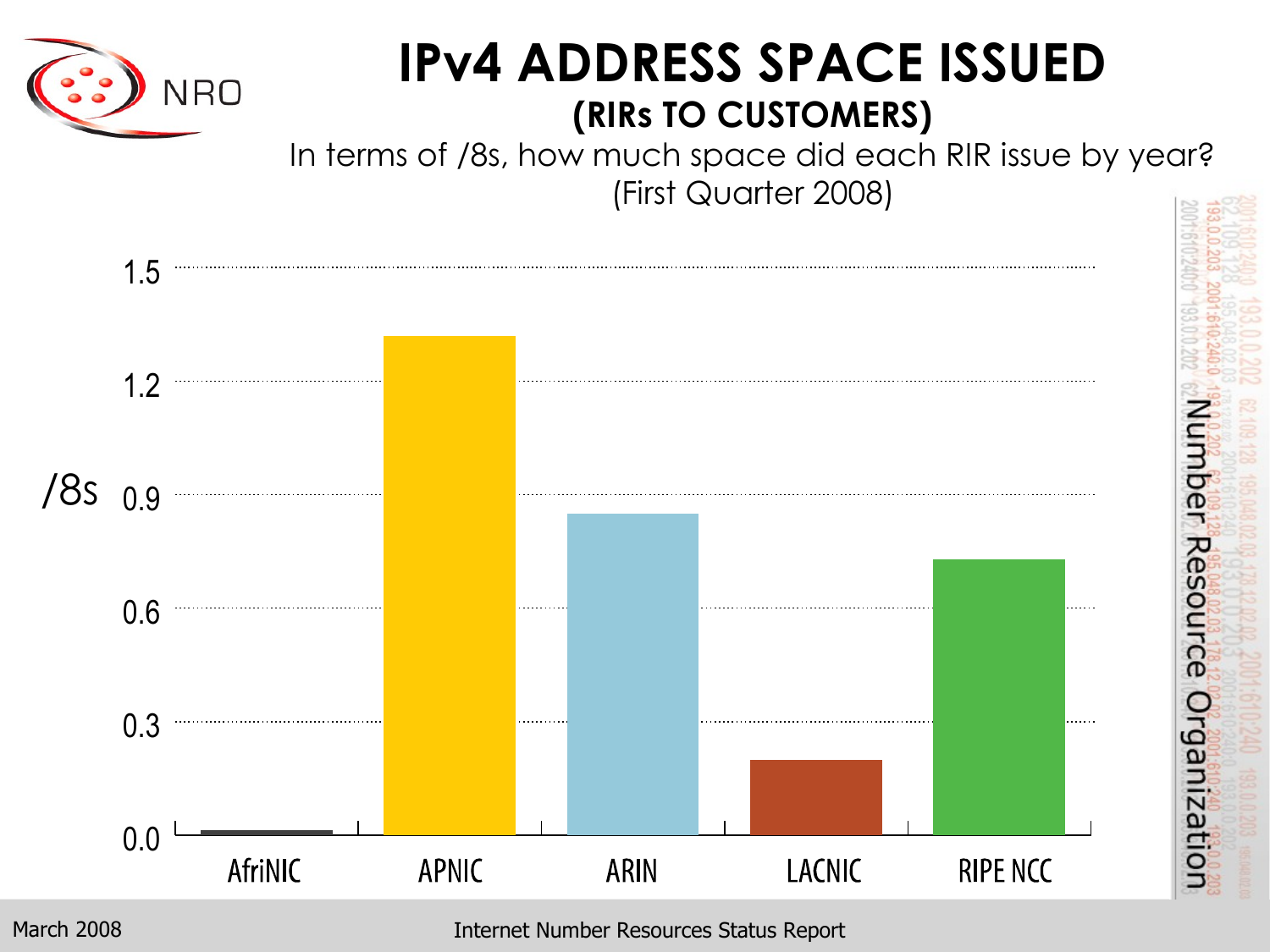

## **IPv4 ADDRESS SPACE ISSUED (RIRs TO CUSTOMERS)**

In terms of /8s, how much total space has each RIR issued? (Jan 1999 – March 2008)



Number Resource Organization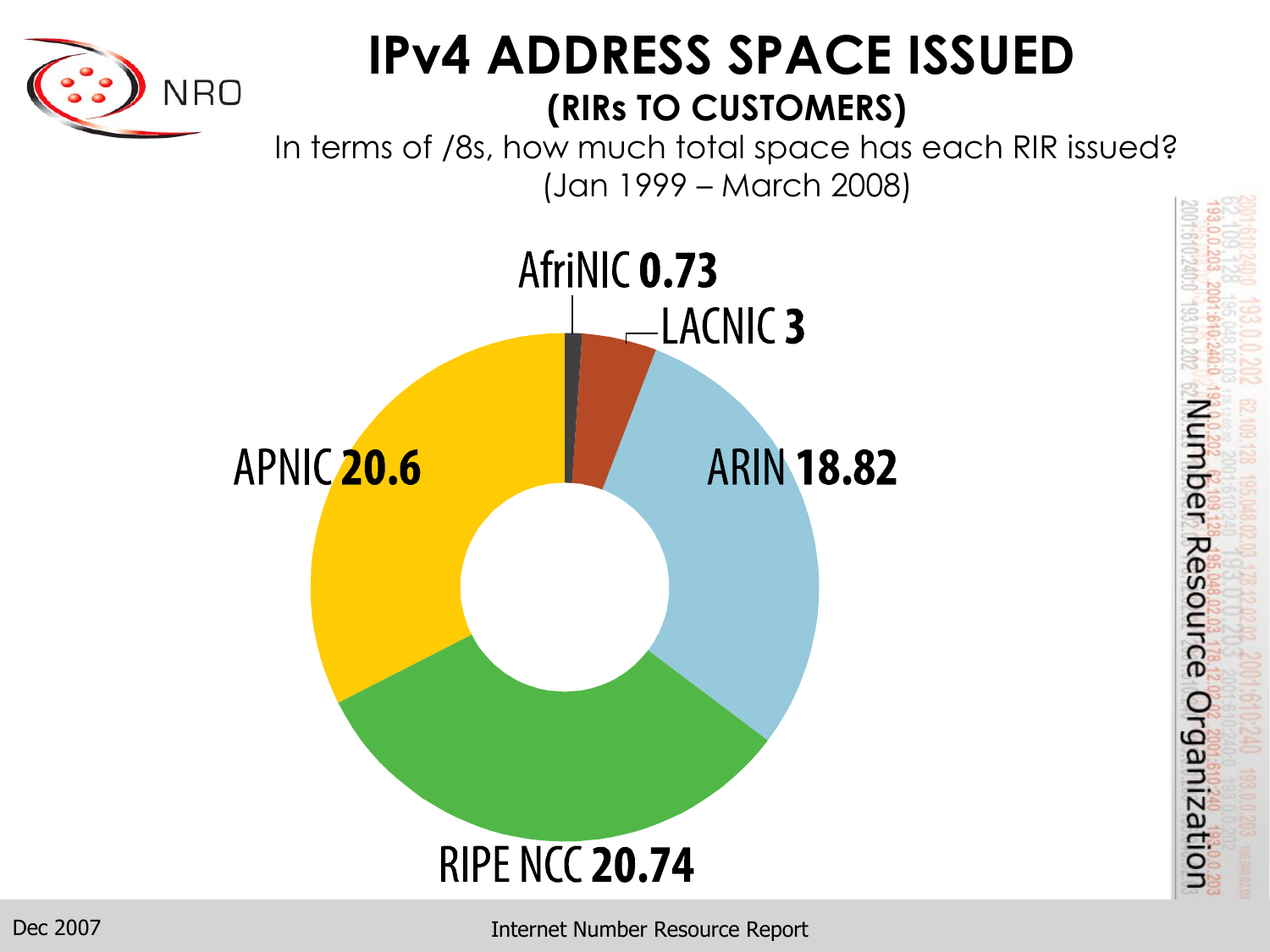

## **ASN ASSIGNMENTS (RIRs TO CUSTOMERS)**

How many ASNs has each RIR assigned by year?

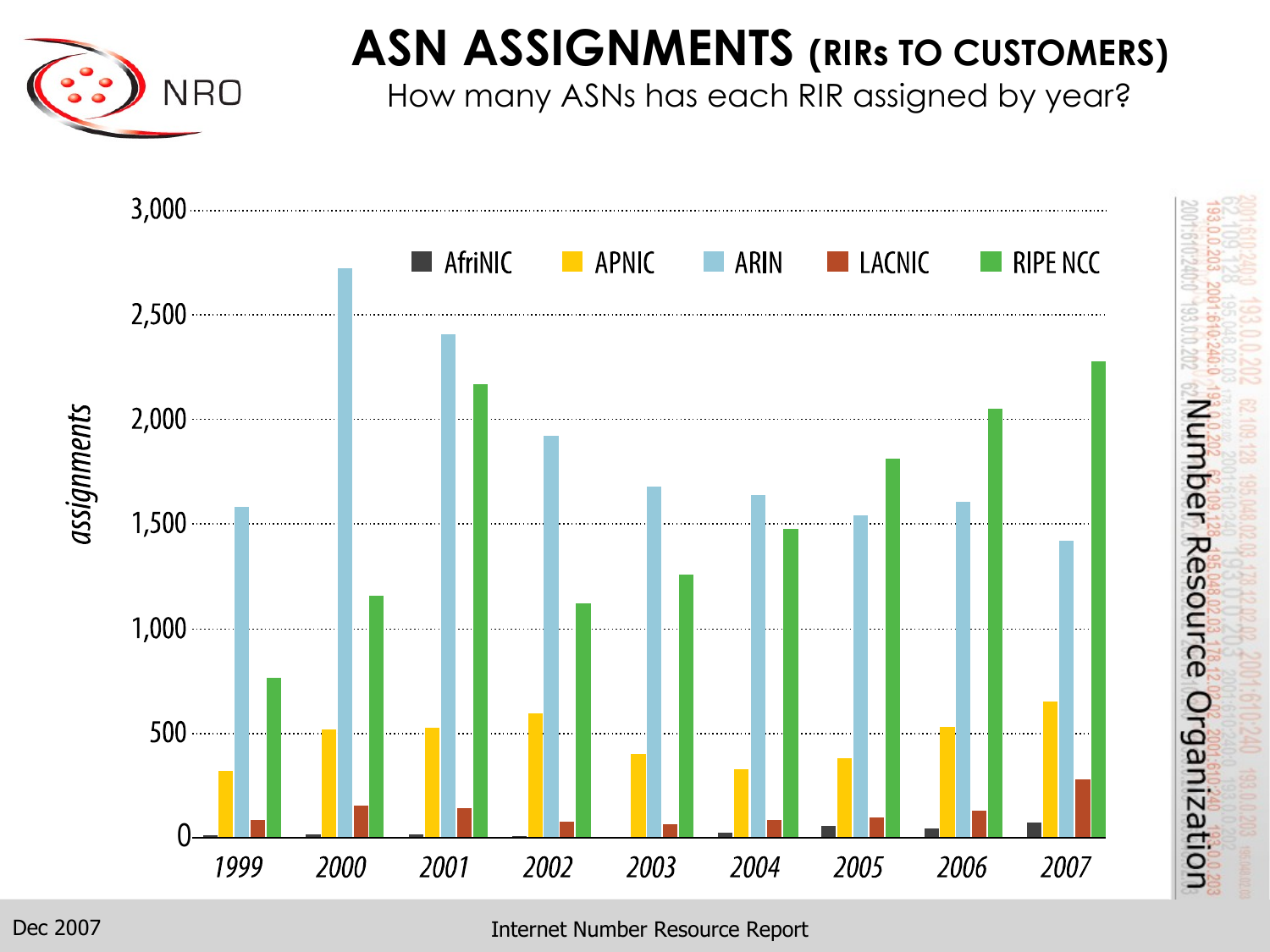#### **ASN ASSIGNMENTS (RIRs TO CUSTOMERS)**



How many ASNs has each RIR assigned by year? (First Quarter 2008)

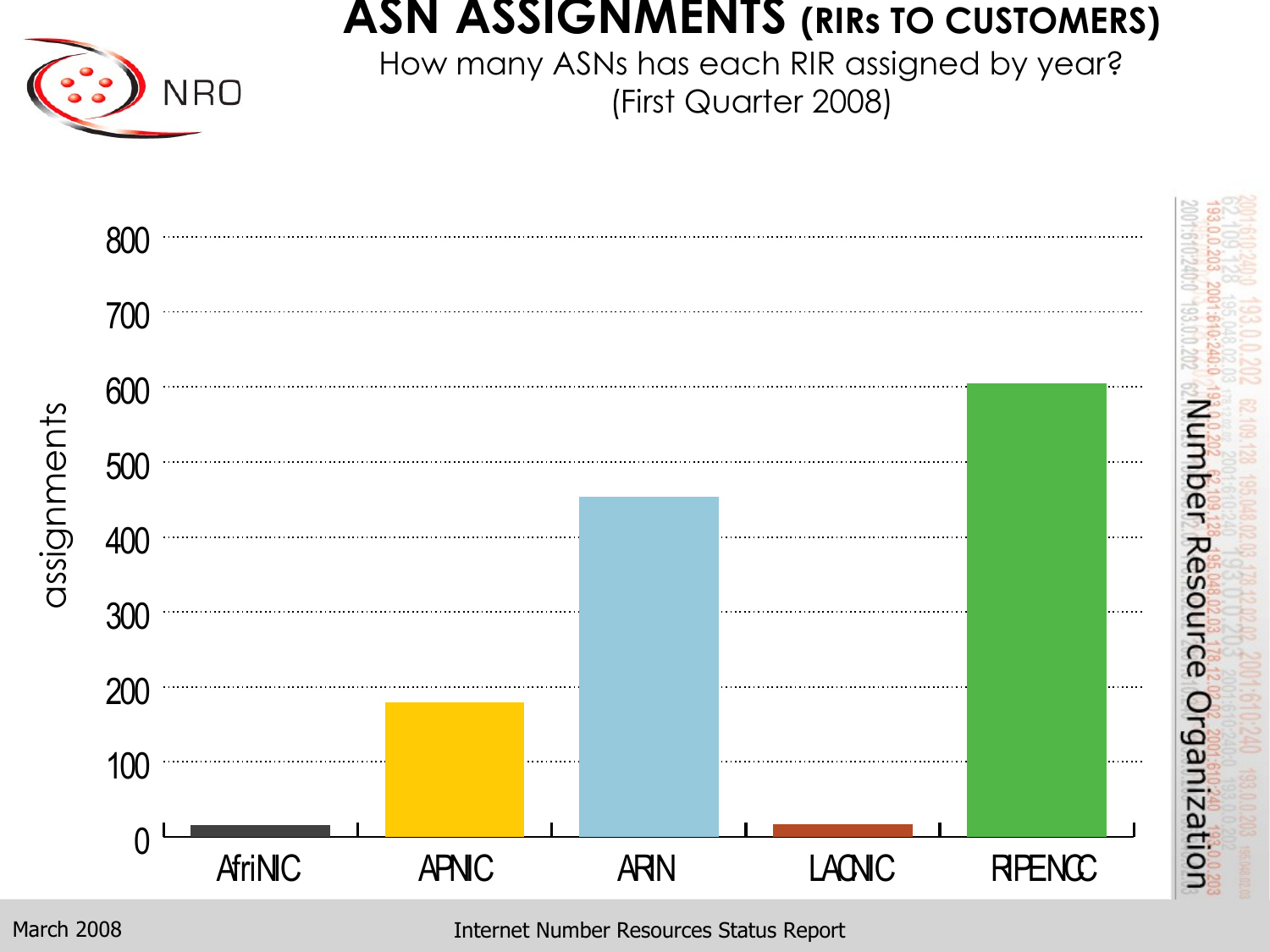

## **ASN ASSIGNMENTS (RIRs TO CUSTOMERS)**

How many total ASNs has each RIR assigned? (Jan 1999 – March 2008)

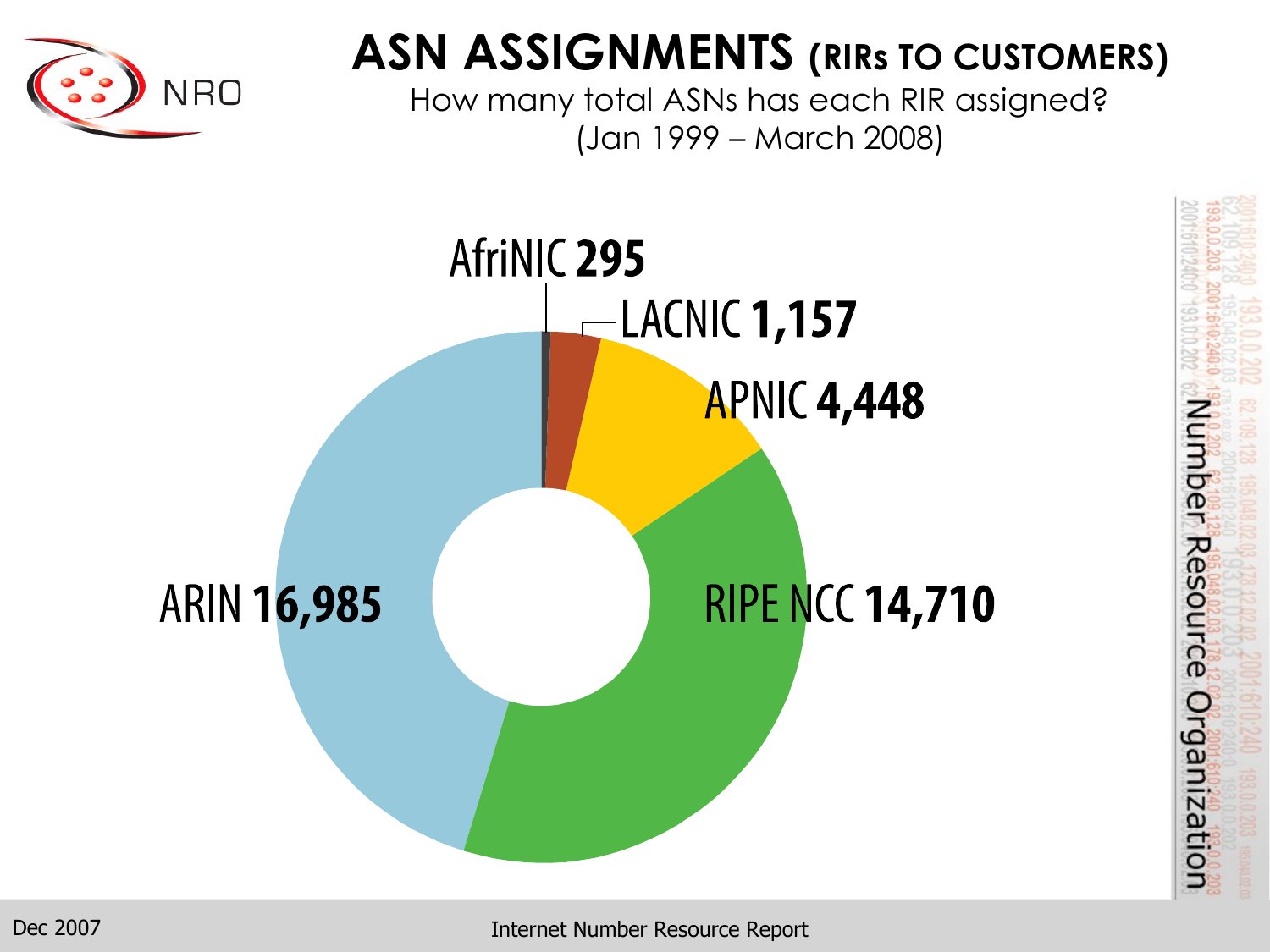

## **IPv6 ADDRESS SPACE**

How much has been allocated to the RIRs?

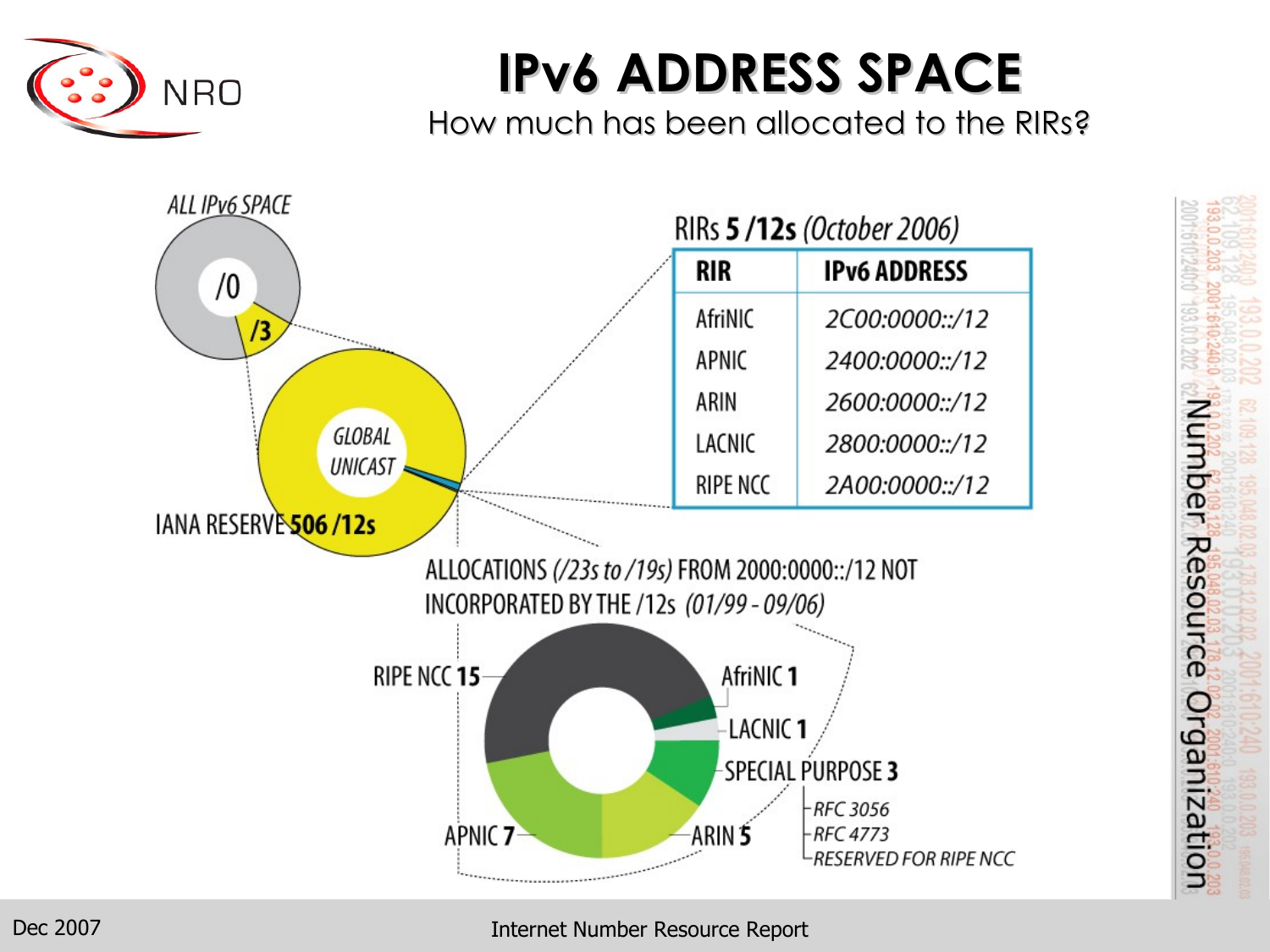

## **IPv6 Allocations RIRs to LIRs/ISPs**

How many allocations have been made by each RIR by year?

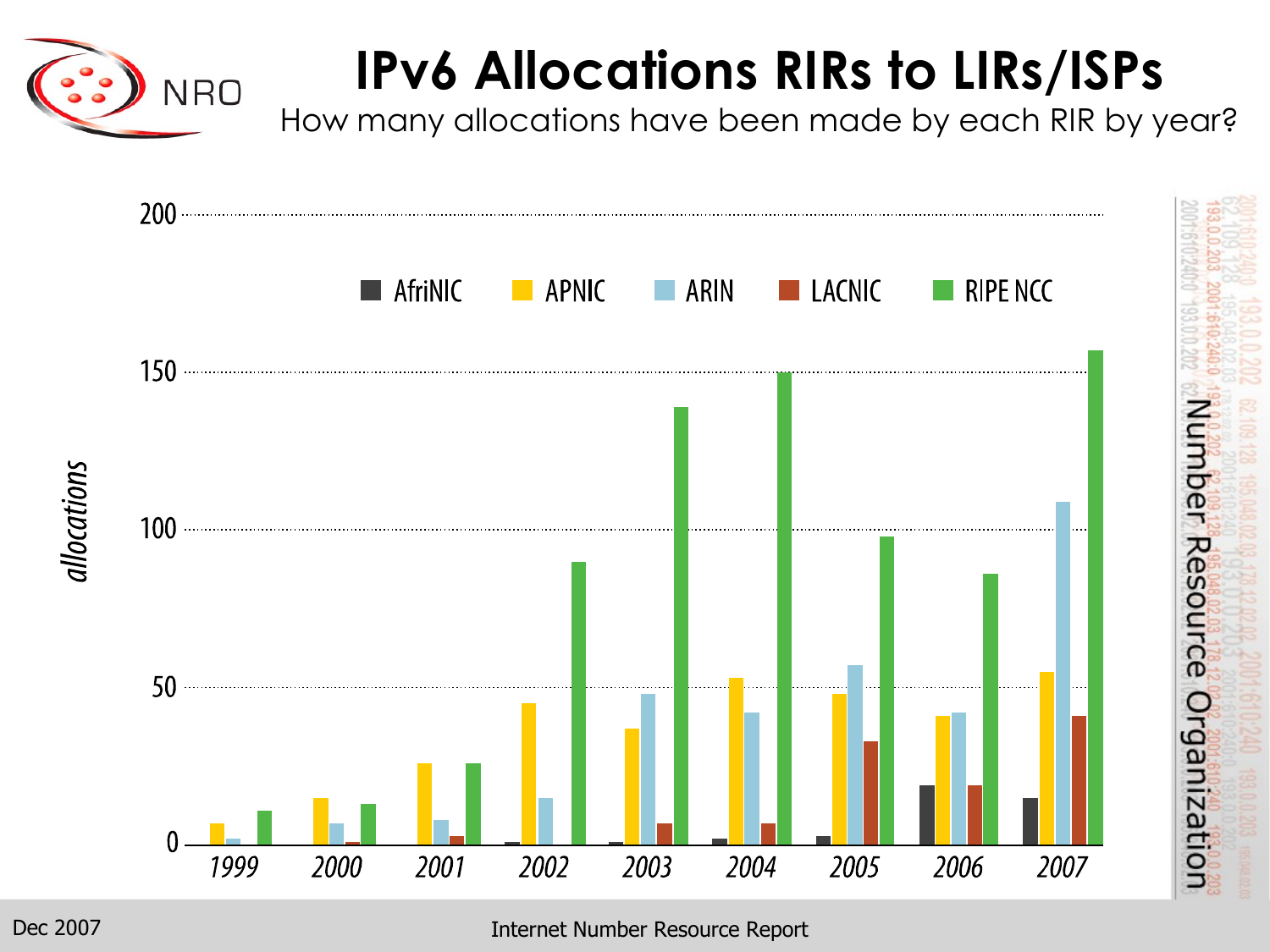

## **IPv6 Allocations RIRs to LIRs/ISPs**

How many allocations have been made by each RIR by year? (First Quarter 2008)

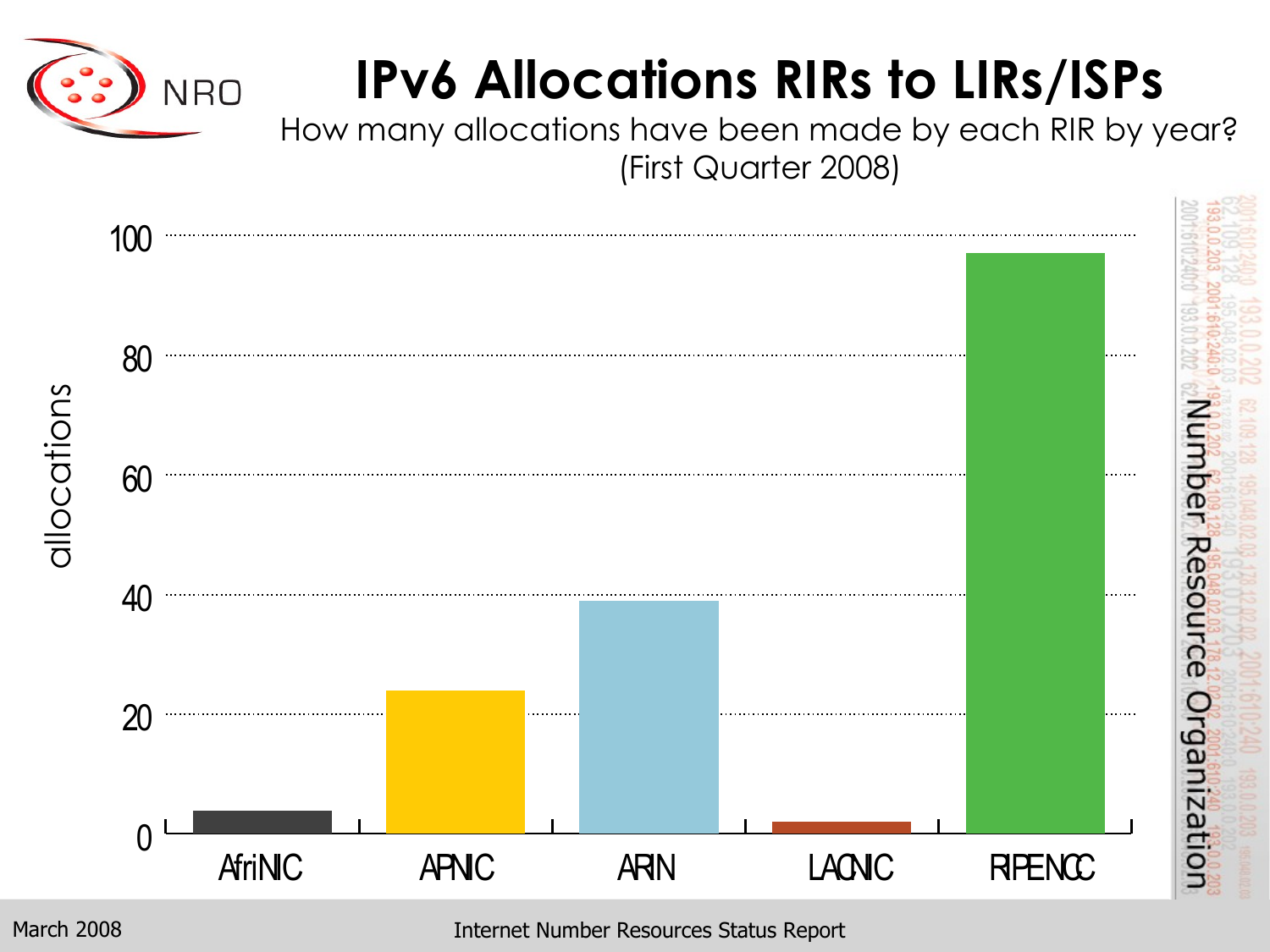

**IPv6 ALLOCATIONS RIRs to LIRs/ISPs**

(Jan 1999 – March 2008)

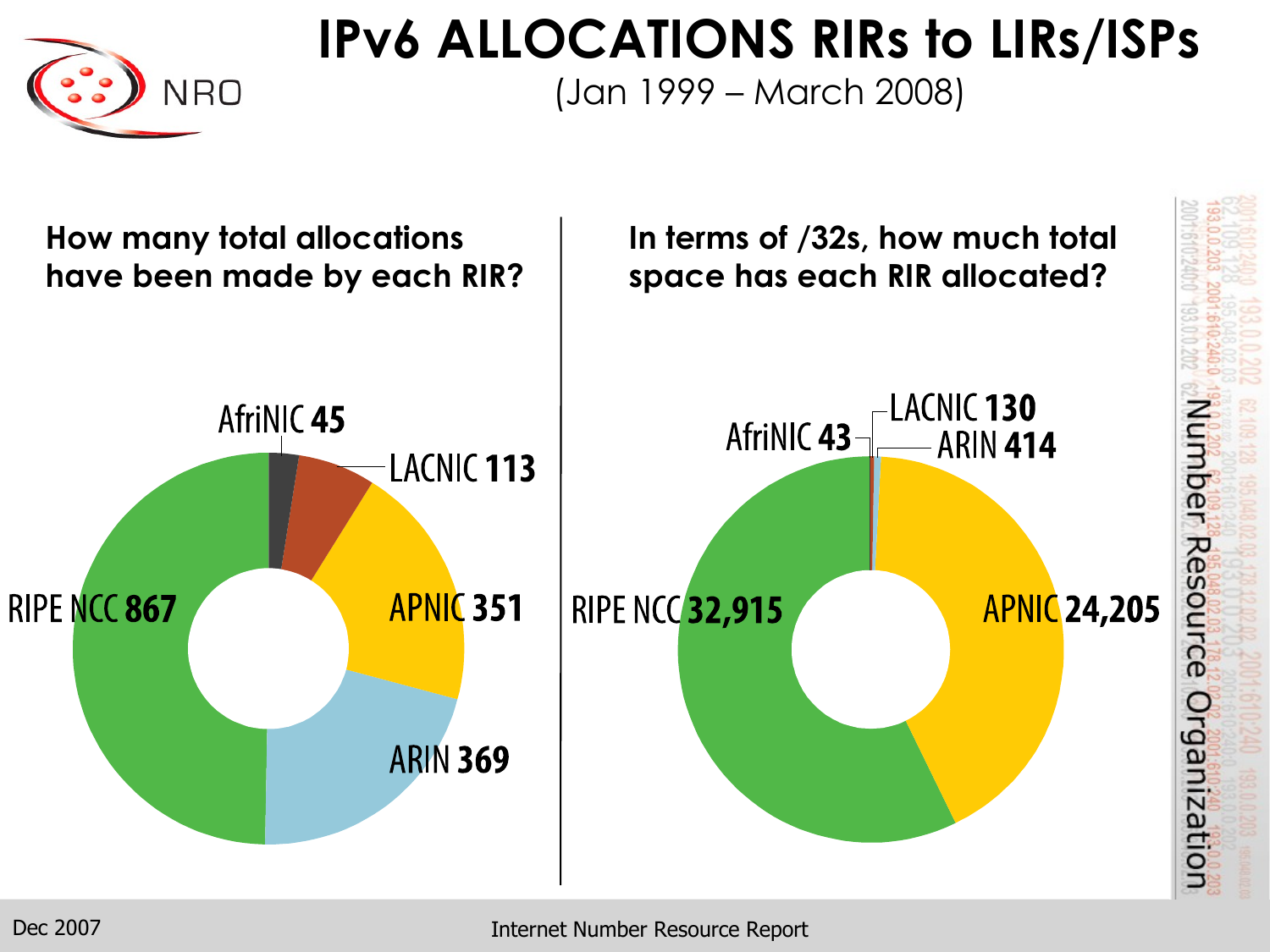

# **LINKS TO RIR STATISTICS**

- RIR Stats: www.nro.net/statistics
- Raw Data/Historical RIR Allocations: www.aso.icann.org/stats www.iana.org/assignments/ipv4-address-space www.iana.org/assignments/as-numbers www.iana.org/assignments/ipv6-unicastaddress-assignments